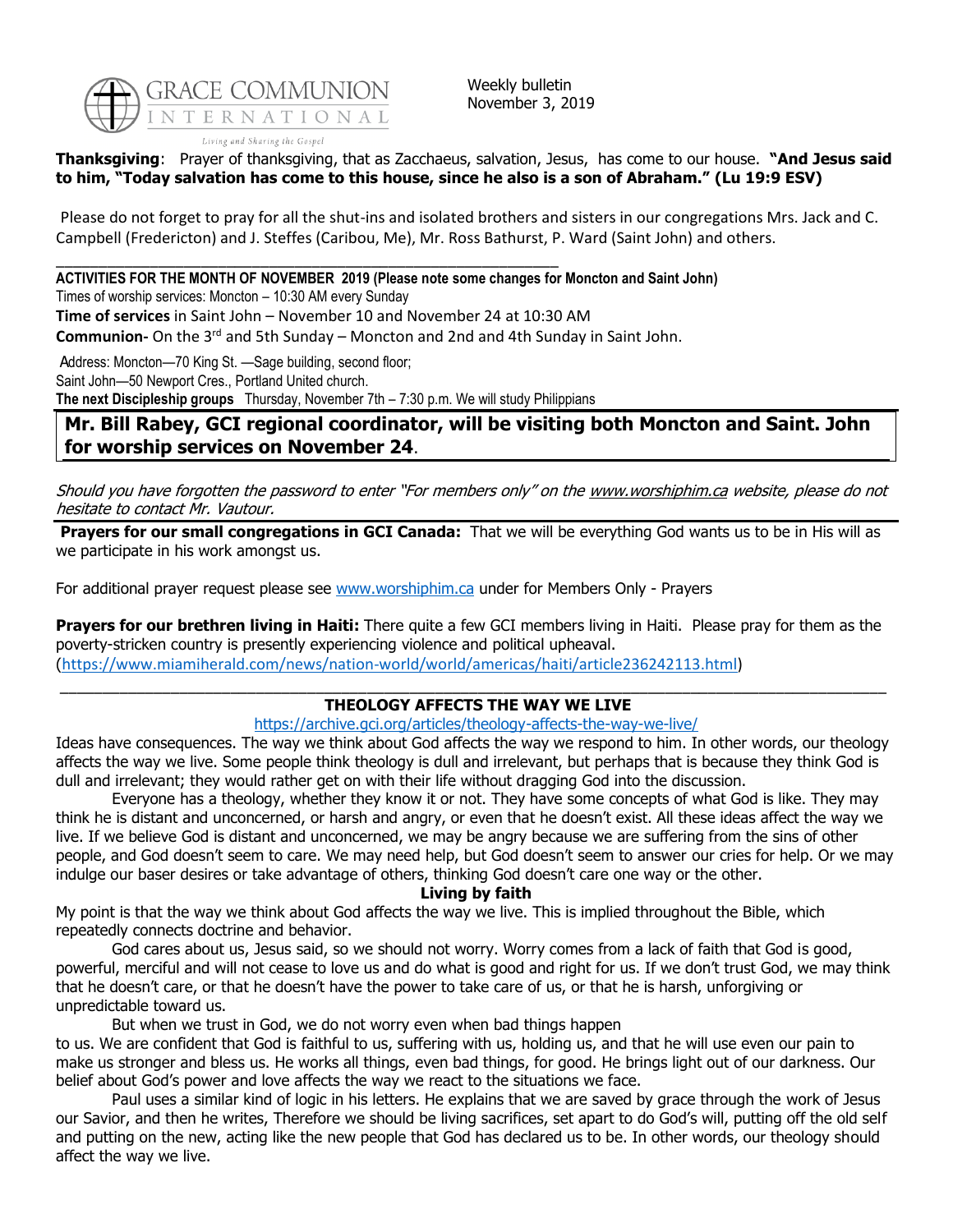a concept, the author says, **Therefore let us hold fast to our confession, therefore let us approach the throne with confidence, therefore let us encourage one another.** He sees a close connection between ideas and consequences, between doctrine and practice.

#### **Need for an accurate view**

Since the way we think about God affects the way we live, we want to have the best understanding of God we can. If we think of God as a powerful physical being, then we will tend to focus on physical life, on external behavior, on a future based on physical things. We will tend to neglect spiritual qualities such as grace and love, and give little attention to concepts such as the heavenly and the eternal.

On the other hand, when we think of God as eternal and triune, then we see a God for whom relationships are essential to his very being, for whom love is essential, a God who gives himself when he gives his Son, a God who lives within us when his Spirit is in us.

The triune God is a God who has fellowship with us directly, not through intermediaries. In contrast, a God who is only Father, but not Father, Son and Holy Spirit, unity in trinity, is more likely to be seen as aloof, distant, legalistic, stressing law rather than mercy. This is how many people view God.

If such a God sent his Son to die on the cross, he would be sending another being to appease his angry judgment, rather than (as actually happened) taking humanity into his own being and redeeming it through union with his own sinless Son, with whom he, with the Spirit, is One God.

It is not my intention here to discuss the nature of God in detail. We have

already published quite a bit of material on that, and it is on our website (www.gci.org/God). We have an article summarizing it and listing a number of books for further study (see above. It highlights two qualities of God  $-$  his greatness and his goodness. God always uses his enormous power to further his covenant of love and grace toward his people. He is gentle, loving, slow to anger and full of mercy.

#### **Trust**

Here, I want to focus on the "so what" question. How is this relevant to us? What difference does it make in our lives? How do we respond to a God who is simultaneously powerful and gentle? When we realize that God has all power to do anything he wants, and that he always uses it for the good of humanity, then we can have absolute confidence that we are in good hands.

He has both the ability and the covenanted purpose to work all things, including all our rebellion, hatred and betrayal against him and one another, toward our redemption and glorification in Jesus Christ. He is completely trustworthy — worthy of our trust.

When we are in the midst of trials, sickness, suffering and even dying, we can be confident that God is still with us, that he cares for us, that he has everything under control. It may not look like it, and we certainly do not feel in control, but we can be confident that God isn't caught off guard. He can and does redeem any situation, any misfortune, for our good.

#### We need never doubt God's love for us. "**God demonstrates his own love**

**for us in this: While we were still sinners, Christ died for us" (Romans 5:8). "This is how we know what love is: Jesus Christ laid down his life for us" (1 John 3:16).** The God who did not spare his own Son can be counted on to give us through his Son everything we need for eternal happiness.

God did not send somebody else: The Son of God, essential to the Godhead, became human so that he could die for us and rise again for us (**Hebrews 2:14**). We were redeemed not by the blood of animals, not by the blood of a very good man, but by the blood of the God who became human.

We can be confident that he loves us. Every time we take communion, we are reminded of the extent of his love for us — both of his death wherein we are forgiven, and his resurrection wherein we are given union with him and presented holy and blameless to God. He has earned our trust.

**"God is faithful,"** Paul tells us. **"He will not let you be tempted beyond what you can bear" (1 Corinthians 10:13).** "**The Lord is faithful, and he will strengthen and protect you from the evil one" (2 Thessalonians 3:3).** Even **"if we are faithless, he will remain faithful" (2 Timothy 2:13**). He is not going to change his mind about wanting us, about calling us, about being merciful to us. **"Let us hold unswervingly to the hope we profess, for he who promised is faithful" (Hebrews 10:23).** 

He has made a commitment to us, a covenant with us, to redeem us, to give us eternal life, to love us forever. He will not be without us. He is trustworthy, but how do we respond to him? Do we worry? Do we struggle to be worthy of his love? Or do we trust him?

We need never doubt God's power, either. This is shown in the resurrection of Jesus from death. This is the God who has power over death itself, power over all the beings he created, power over all other powers (**Colossians 2:15**). He triumphed over all things through the cross, and this is demonstrated through his resurrection. Death could not hold him, for he is the author of life (**Acts 3:15**).